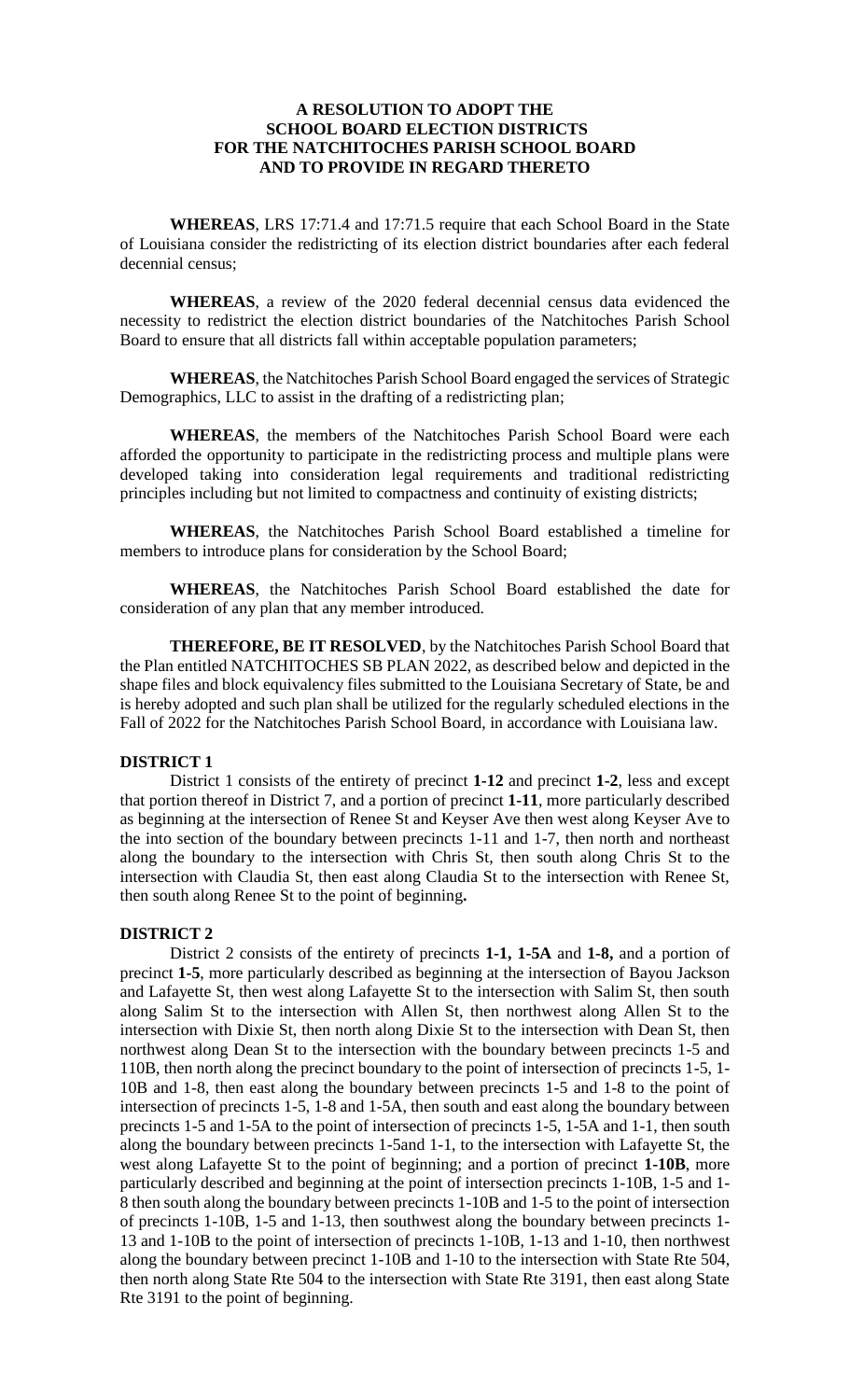# **DISTRICT 3**

District 3 consists of the entirety of precincts **1-13, 1-3A** and **1-6,** and a portion of precinct **1-4**, more particularly described as beginning at the intersection of Mills St and the boundary between precincts 1-4 and 1-3, then south along Mills St to the intersection with Airport Rd, then southwest along Airport Rd to the intersection with Kelly St, then north along Kelly St to the intersection with Kingston Dr, then southwest along Kingston Dr to the intersection with Airport Rd, then southwest and west along Airport Rd to the intersection with the boundary between precincts 1-4 and 1-4A, then north and northwest along the boundary to the point of intersection with precincts 1-4A, 1-4 and 1-13 then north and east along the boundary between precincts 1-13 and 1-4 to the point of intersection of precincts 1-13, 1-4 and 1-3, then south along the boundary between precincts 1-4 and 1-3 to the point of beginning; and precinct **1-5**, less and except the portion thereof in District 2.

## **DISTRICT 4**

District 4 consists of the entirety of precinct **1-4A** and precinct **1-9**, less and except the portion thereof in District 5; and a portion of precinct **1-10**, more particularly described and beginning at the intersection of Eight Mile Loop and State Rte 504, then north along State Rte 504 to the intersection with the boundary between precincts 1-10 and 1-10B, then eat along the boundary to the point of intersection of precincts 1-10, 1-10B and 1-13, then south along the boundary between precincts 1-10 and 1-13 to the point of intersection f precincts 1-10, 1-13 and 1-9, then west along the boundary between precincts 1-10 and 1-9 to the point of intersection of precincts 1-10, 1-9 , 1-10A and 1-9A, then north along the boundary between precincts 1-10 and 1-10A to the point of beginning; and a portion of precinct **1-10-A**, more particularly described as beginning at the intersection of Eight Mile Loop and the boundary between precincts 1-10A and 1-9, then north and east along Eight mile Loop to the intersection with State Rte 504, then south along State Rte 504 to the point of intersection of precincts 1-10A, 1-10, 1-9 and 1-9A, then west along the boundary between precincts 1-9A and 1-10A to the intersection to the point of beginning.

# **DISTRICT 5**

District 5 consists of the entirety of precinct **1-9A**, and precinct **1-**4, less and except the portion thereof in District 3; and precinct **1-3**, less and except that portion thereof in District 11; and a portion of precinct **1-9**, more particularly described as beginning at the intersection of State Rte 504 and State Rte 3278, then northeast along State Rte 3278 to the intersection with Lim Kiln Rd, then south along Lime Kiln Rd to the intersection with Ste Rte 6, then northeast along State Rte 6 to the intersection with a fence line, then south along the fence line to an unnamed tributary of Bayou Boulet Canon, then south along the tributary to the intersection with Hwy1, then south along Hwy 1 ot the intersection with Bayou Boulet Cannon, then south along Bayou Boulet Canon to the intersection with Ash Bayou, then norther west along Ash Bayou to the intersection with State Rte 6, then west along State Rte 6 to the intersection with State Rte 504, then north along State Rte 504 to the point of beginning.

#### **DISTRICT 6**

District 6 consists of the entirety of precinct **1-7**, and precinct **1-11**, less and except the portion thereof in District 1.

## **DISTRICT 7**

District 7 consists of the entirety of precincts **1-1A, 2-1, 2-2, 2-3, 2-4, 2-5, 2-6, 2-7A**, and a portion of precinct **1-2**, more particularly described as beginning at the intersection of Parish Rd and the parish boundary, then north along Parish Rd to the intersection with Hampton Rd, then northwest along Hampton Rd to the intersection with Bayou Poisson, then northwest along Bayou Poisson to the intersection with a powerline, then north along the powerline to the intersection with the Red River, then east along the Red River to the parish boundary, then south along the parish boundary to the point of beginning; and a portion of precinct **2-9**, more particularly described as beginning at the point of intersection of precincts 2-9, 2-6 and 2-5, then south along the boundary between precincts 2-9 and 2-6 to the intersection with Bull Sullivan Rd, then northwest along Bud Sullivan Rd to the intersection with Stiles Rd, then west along Stile Rd to the intersection with Collier Hill Rd, then north along Collier Hill Rd to the intersection with State Rte 486, then west along State Rte 486 to the intersection with Davis Springs Rd, then north and west along David Springs Rd to the intersection with US Hwy 84, then north along US Hwy 84 to the parish boundary, then east along the parish boundary to the point of intersection of precincts 2-9 and 2-5, the south along the boundary between precincts 2-9 and 2-5 to the point of beginning; a portion of precinct **4-9**, more particularly described as beginning at the intersection of Dalme Rd and